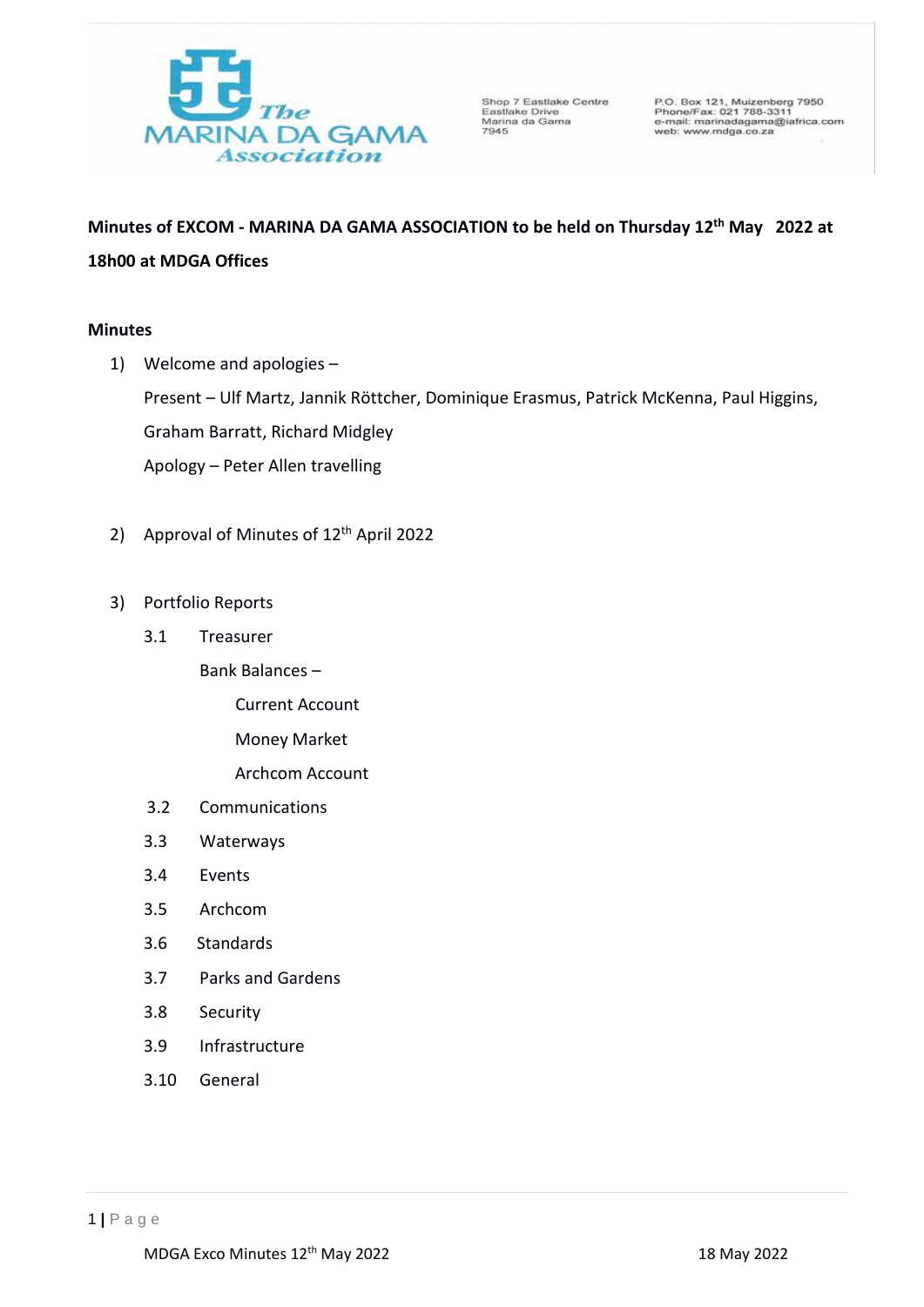# **4) Matters Arising**

(A) Chairman officially advises Exco that he will not be standing for re- election on Exco on completion of AGM on 21<sup>st</sup> June 2022– His last official function will be to Chair the AGM

(B) Vote Exco – remove Richard Midgley as Standard Bank Signatory following AGM on  $21^{st}$ June 2022 and at a date that suites new Chair - who will advise of suitable time post AGM so the MDGA will not be left vulnerable = **passed Unanimously**

(C) Vote for new signatory Not required as the current 3 was viewed as acceptable, on Standard Bank – (excluding RM – Paul, Patrick and Ulf) **passed Unanimously**

(D) Formal Vote on AGM Notice, Proxy Form (Acceptance already 7 people voted yes) – including Date, Venue and time

Exco voted **Unanimously on all the following –** The AGM notice is constitutionally compliant, the dates and times for the AGM - for the 21<sup>st</sup> June 2022 as date of AGM, Masque Theatre as venue, Doors opening at 18h30 for AGM to start at 19h00**,** that in terms of the constitution clause 10.11.2 – The instrument appointing a proxy shall be in a specific form as approved by Excom. Exco is satisfied that past suggestions have, were valid, been included in the revised Proxy which will be sent out with the AGM Notice on the  $26<sup>th</sup>$  May, It was noted that Excom had already approved all the above and that this vote was merely formalising what had taken place in the lead up to Exco on the 12th May.

(E) Vote to re affirm the principal (unanimously voted annually previously) – MDGA will Not interact with any member that is NOT in good standing with the MDGA - that owes any money to the MDGA .This is different to Delinquent – the Constitution states to be delinquent – you have 60 working days to pay your subscriptions - from due date  $(1<sup>st</sup> March)$ every year) – so in 2022 – 60 working days is 30 May 2022 – we are supported by the constitution – Page 4 clause 7.2.2 a resident that **is neither** delinquent in terms of clause 12.5 NOR owes any other monies in any form to the association, shall be eligible. Exco invoked clause 18.1 and Voted and reaffirmed previous votes on this matter **Unanimously,**  that Exco would not engage nor utilise the MDGA resources to engage with any member that is Not in Good Standing with the Association or is delinquent. This applies to day to day and AGM interactions.

Adjournment of AGM – should 60 members present in person – (not quorate?) not be achieved within 30 minutes of start of AGM – the AGM to be adjourned to same time and place – 1 week henceforth. Should 60 members present in person again not be achieved at the adjourned AGM – then the members present shall be deemed to be a quorum. All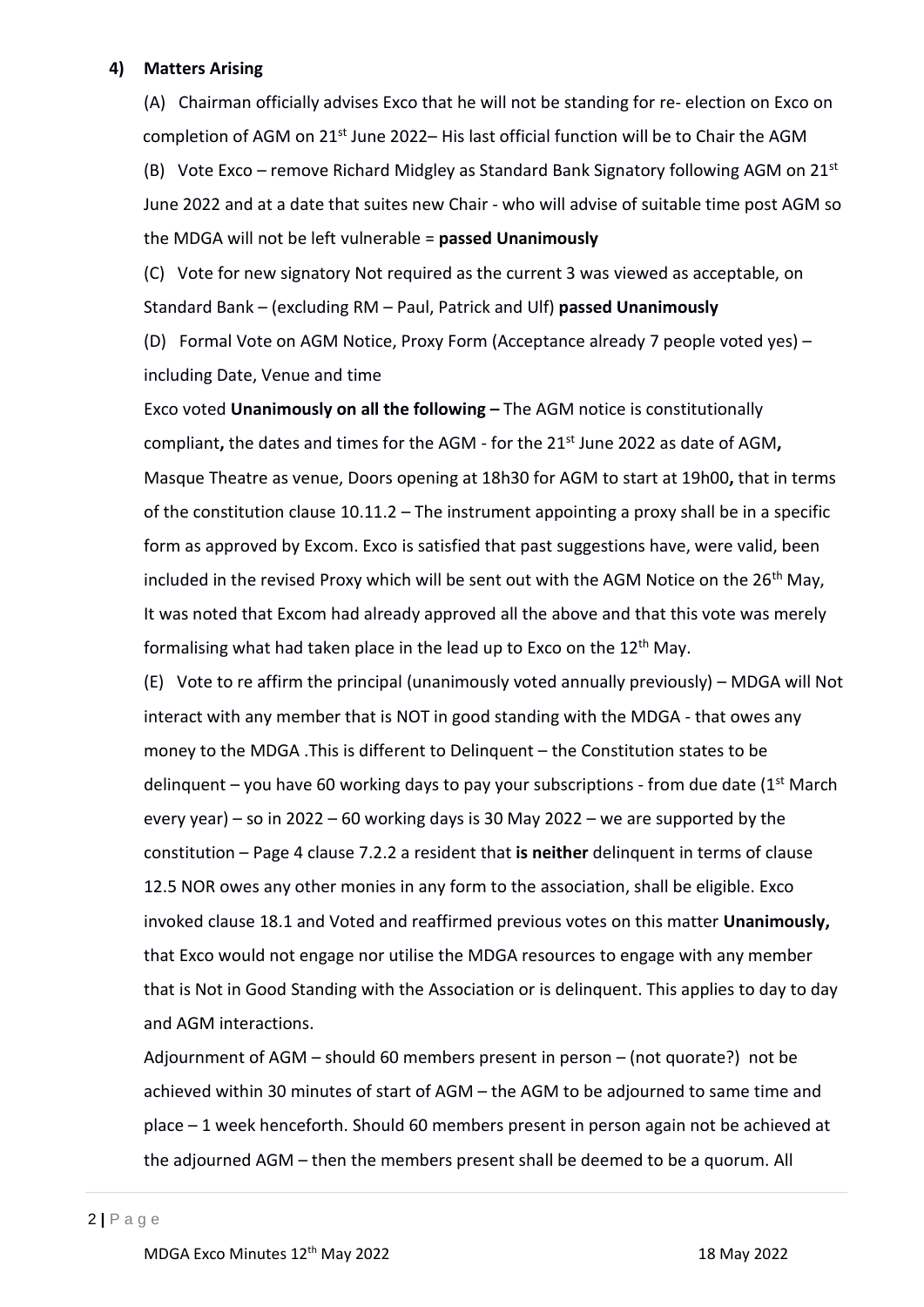members must be advised of adjournment. In the event of not achieving a quorum (by 19h30) the AGM on the 21st June, it would be adjourned  $-$  to 1 week later at same time and place. The Exco voted Unanimously, that we book the Masque Theatre again for the 28<sup>th</sup> June – with AGM scheduled to start at 19h00

(F) Recommendations for Speaker at AGM – First Choice Andrew Taylor and Abdulla Parker as back up – both senior CoCT Officials with extensive knowledge and responsibility with regards to Waterways and or Sewerage.

(G) Exco was concerned with the significant upward trend in Omicron variants' infections. With this concern growing and we are now receiving queries regarding Virtual option for the AGM, Exco voted **Unanimously,** to Include a Virtual option for the AGM and equally**,** voted **Unanimously** that the members in good standing with the Association, attending via Virtual link - would be viewed as being present and in person, in term of Quorum provisions of the Constitution and Clause 18.1 of the Constitution.

(H) UM authorised to proceed with well point installation

- (I) UM to digitise all reports and speeches for AGM.
- 5. Date of next meeting -Tuesday 21<sup>st</sup> June 2022 at 21h00 following AGM.

# Meeting finished at 19h00

### **PORTFOLIO REPORTS – 12 May 2022**

| Treasurer             | 4 |
|-----------------------|---|
| Security              | 4 |
| Standards             | 4 |
| Parks and Maintenance | 4 |
| Waterways             | 4 |
| Infrastructure        | 5 |
| Archcom               | 5 |
| Communications        | 5 |
| Events                | 5 |
|                       |   |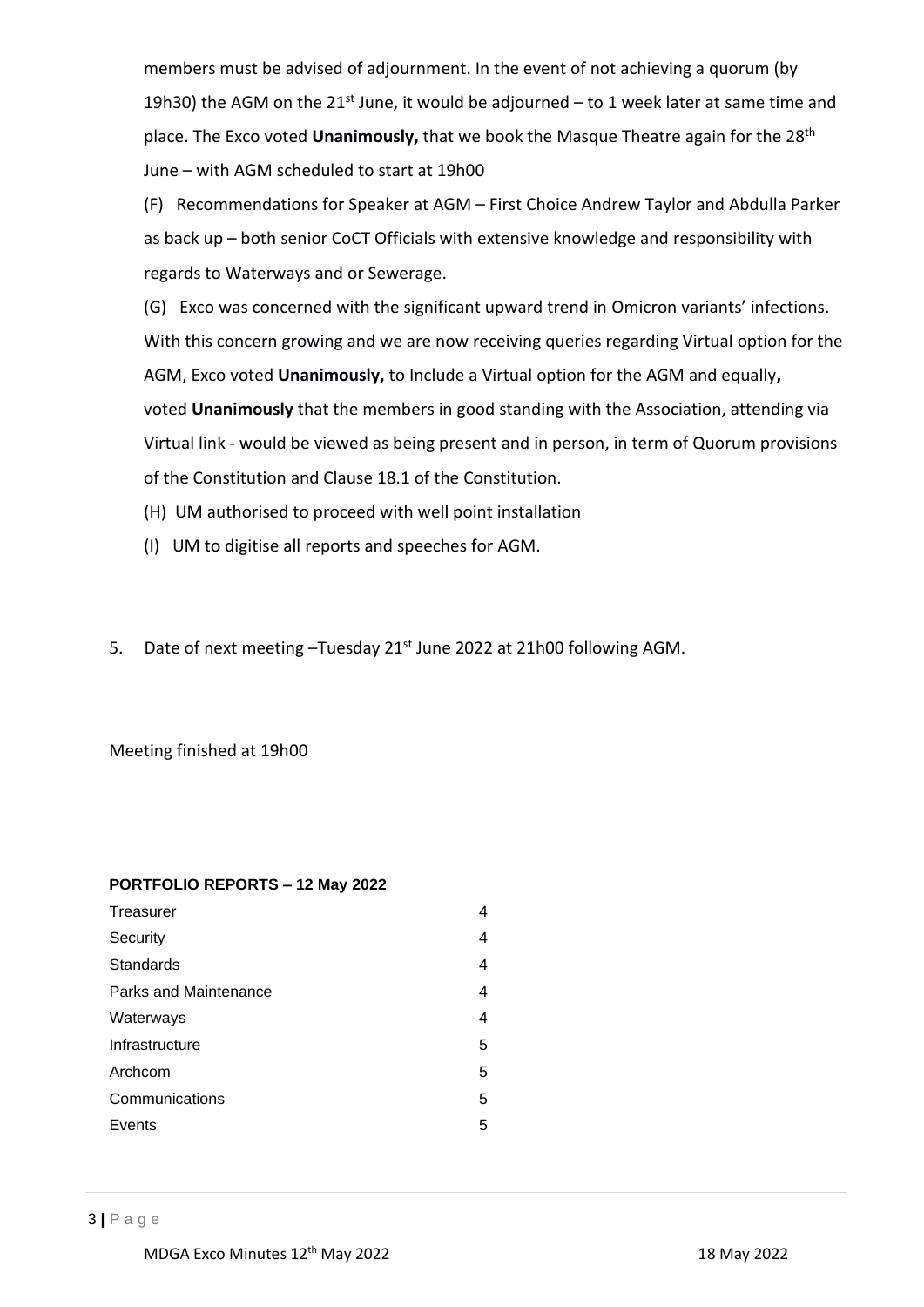## **TREASURER**

### **Bank Balances: as at 06/05/2022**

| Cheque A/c       | R 37,391.83   |
|------------------|---------------|
| Archcom A/c      | R 310,012.15  |
| Money Market A/c | R 921.692.43  |
| Total            | R1,269,096.41 |

### **SECURITY – PETER ALLEN**

Herewith crimes reported to and/or attended by DBS.

| East   |             |              |          |       | Yes        |                                                                                                                                                                             |
|--------|-------------|--------------|----------|-------|------------|-----------------------------------------------------------------------------------------------------------------------------------------------------------------------------|
| Lake   | Port Close  | <b>THEFT</b> | 02.04.22 | 14h20 | Muizenberg | Suspect/s jumped over fence and stole welder and grinder                                                                                                                    |
|        |             |              |          |       |            | Suspect/s moved a window he keeps open for his cat,                                                                                                                         |
| Uitsig | Shearwater  | Att HB       | 28.04.22 | 08h53 | No.        | wider.                                                                                                                                                                      |
|        |             |              |          |       |            | 2 x Suspects attacked National Armed Response Officer at<br>Park Island Reserve gate. Threatened him with a firearm<br>and stole his Company firearm as well as the Company |
| Park   | Park Island | Armed        |          |       | Yes        | vehicle. Vehicle was found abandoned on Baden Powell                                                                                                                        |
| Island | Wav         | Robbery      | 30.04.22 | 19h30 | Muizenberg | Service road.                                                                                                                                                               |

LPR triggers for April 2022

 **Triggers received – 48**

### **Vehicles involved – 12**

 **Alleged Crime Types – Drug Possession**

 **Poaching Suspects Suspicious MV Suspicious Persons Shoplifting Fraud Robbery Residential Theft of Vodacom/MTN Batteries Burglary Residential**

#### **Outcome – 30 Triggers; Vehicle were out of the area before SSP's arrived 17 Triggers; Vehicle were followed out of the area by SSP's 1 Trigger; Vehicle escorted out of the area by SSP**

#### **STANDARDS – GRAHAM BARRATT**

- Edits Total 2 No
- Resolved Total 1 No
- Additions Total 3 No

### **PARKS AND MAINTENANCE – ULF MARTZ**

 Fertiliser and Mulch was delivered and stored for distribution to the three zones; Uitsig Island managed by Koemi; Park Island maintained by Silvia and Andie looking after Eastlake and Cannon Island Public open garden areas. An on-site meeting was held to discuss the possibility of an installation of a well point at East Lake at the garden area at the pedestrian bridge crossing.

### **WATERWAYS – ULF MARTZ**

 MDGA members attended the ZPAAC meeting where it was announced that the manufacture of the new weed harvester is on track.